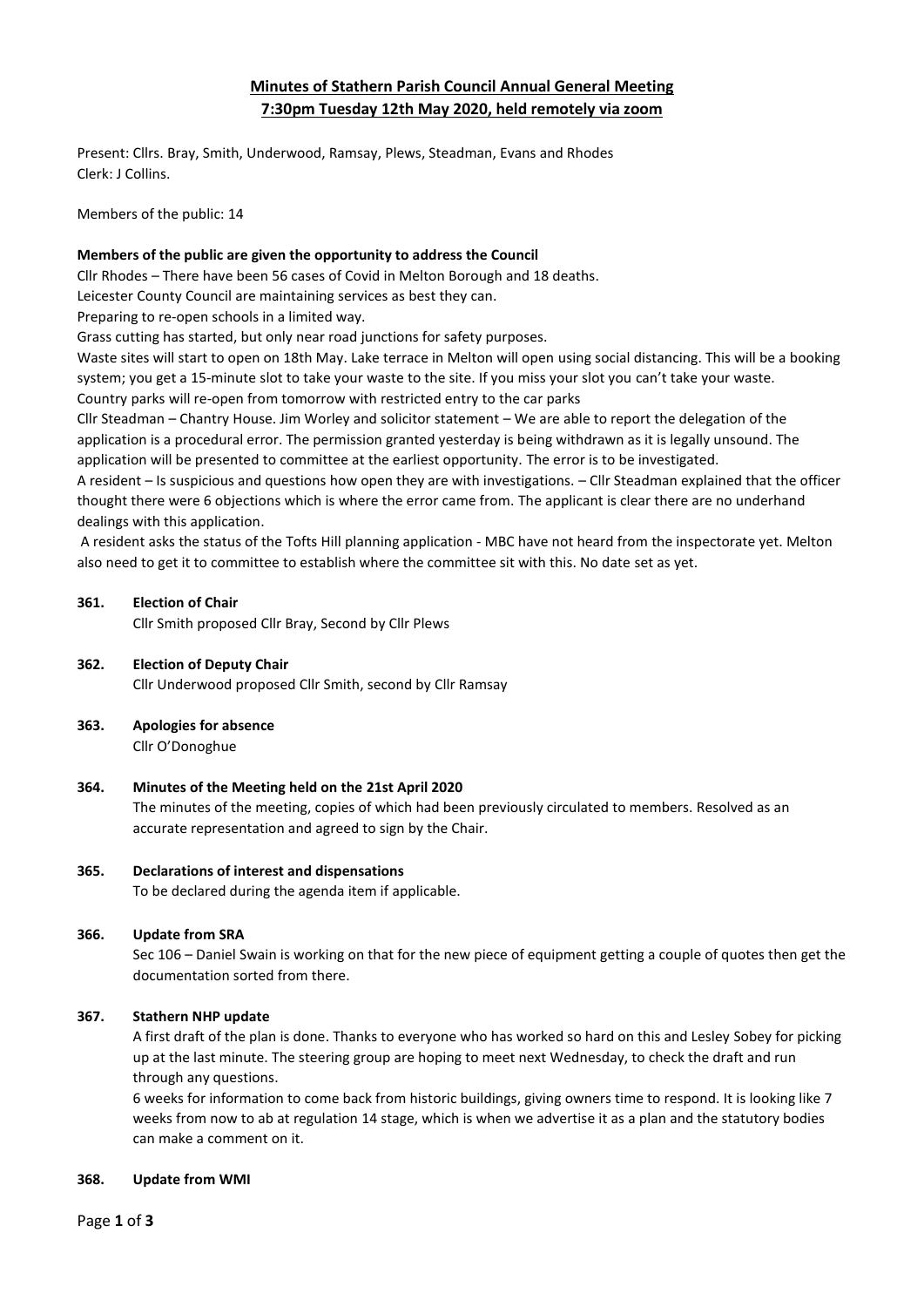Good selection of activities at the hall, installing Wi-Fi at the hall which ties in with their new Stathern in Business initiative. 106 application has been submitted to MBC.

# **369. Correspondence / Planning Applications, including those received prior to the meeting Planning Applications**

**20/00383/FUL –** 8A Penn Lane, proposed 2 new Velux windows to the North West elevation to the rear of the dwelling.

No comment to make

# **Correspondence**

- Toby Ebbs Chantry House application. Covered earlier with Cllr Steadman.
- LCC Melton waste site is due to open on Monday 18th May, details published on FB and website. Covered by Cllr Rhodes.
- MBC Agenda for Council on Thursday 14th May
- Robert Jenrick MP Thanking all who serve Parish and Town Councils for there support during the current pandemic.
- LRALC Requesting the completion of a financial impact survey. Completed, no questions that related to our situation other than was the village hall being used.
- Mr & Mrs Kennedy advised they have bought the field with the footpath off Dalliwell, they are erecting a stockproof fence 2.2meters from the boundary for the footpath. They have contacted LCC requesting the fence is replaced with a kissing gate, they have asked if the PC would write a letter of support for the gate and if the PC would like to offer a contribution towards the costs that LCC will incur if they agree to provide and fit the gate. PC Support for changing style to a gate. Contribution, we do not have the powers to do this as they are owned by the landowner. Cllr Bray proposes a letter of support and thank the Kennedys for letting us know, but we don't feel able to contribute at the moment. Cllr Underwood suggests the letter is strongly worded for support. Check who is responsible for keeping the pathway clear. Cllr Underwood and Ramsay second. *Resolved* to write letter of support for the gate but not able to make a contribution. Actions; Clerk to check responsibilities.

## **370. Payments and Receipts**

## *Payments*

| Clerk salary (4 weeks)   | £561.00 | 22661     |
|--------------------------|---------|-----------|
| <b>SSE Mar</b>           | £       | D/D taken |
| HP Instant ink           | £4.50   | 22662     |
| Zoom                     | £14.39  | 22662     |
| R Scarborough Apr        | £400.00 | 22663     |
| <b>WaterPlus Allots</b>  | £89.74  | 22664     |
| <b>BHIB Insurance</b>    | £273.31 | 22665     |
| <b>NALC LCR Magazine</b> | £17.00  | 22666     |

*Resolved* that the invoices have been scanned, sent to and inspected by Cllrs, payments approved and cheques to be signed.

## *Receipts*

Precept 1st instalment £11000.00

## *Playpark account*

*Payments*

None

*Receipts*

None

Page **2** of **3 Hands Charity** *Receipts*